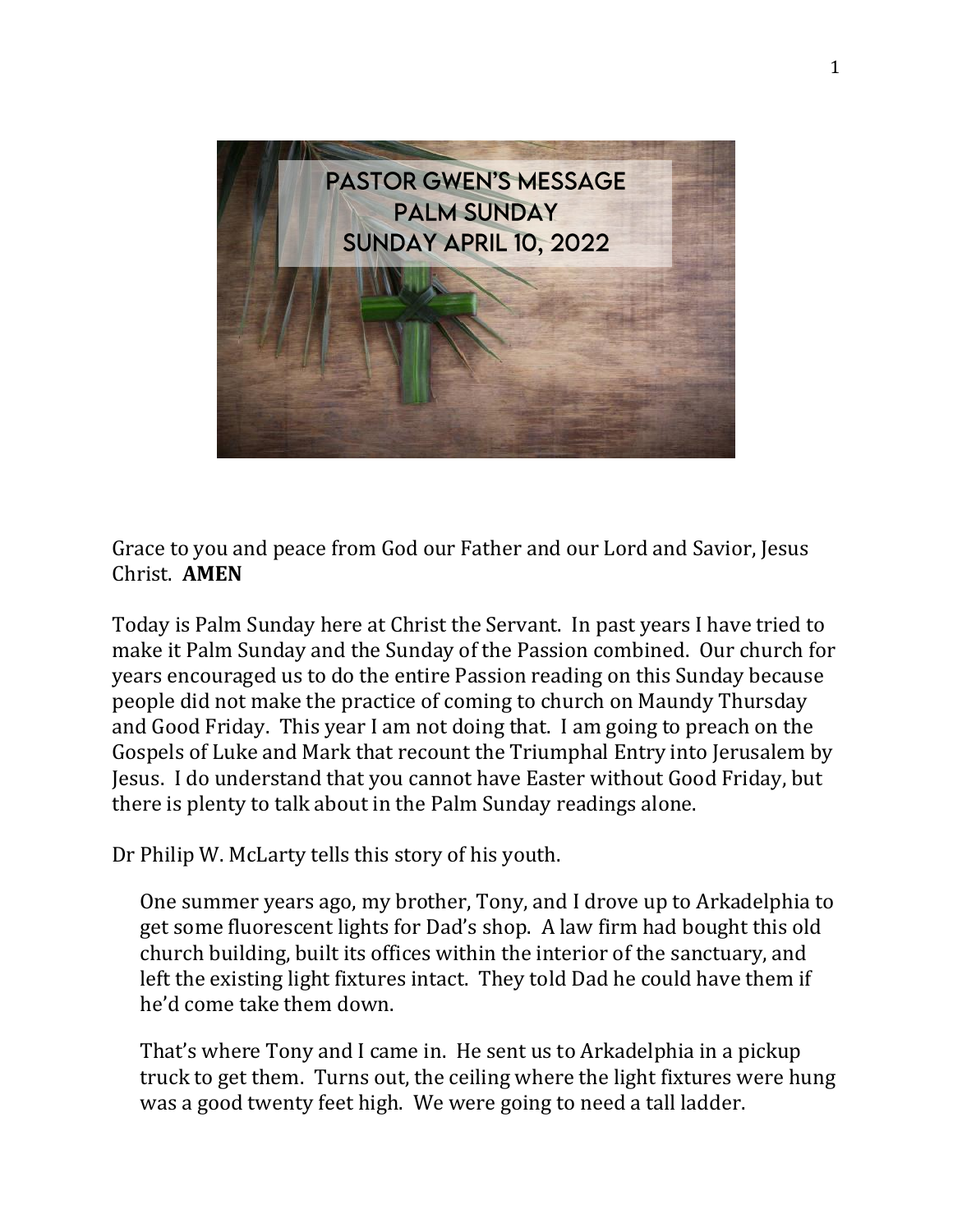We didn't want to drive all the way back to Hope, so we drove around the streets of Arkadelphia looking for a ladder to borrow. Sure enough, we found an extension ladder propped up beside a chain link fence in the back yard of an older home. It was just what we needed.

We stopped and knocked on the door. A woman came to the door, and we told her what we were up to and asked if we could borrow the ladder. Mind you, we were two college kids who'd shown up out of nowhere. We promised we'd bring it back as soon as we got the light fixtures down. She looked us over and said, "Sure, just be sure and put it back where you found it."

We thanked her and took the ladder. By mid-afternoon, we had a whole truckload of fluorescent light fixtures to take back to Hope. We strapped the ladder on top of the truck and put it back where we found it up against the chain link fence. We knocked at the door and thanked the lady for her kindness and drove home. Nothing to it.

On the way back, the oddity of it all sank in: How amazing – to think that someone would just take us at our word and loan us a ladder out of the blue. We couldn't help but think what her husband might have said if he'd come home early and seen that the ladder was missing: "You did what? Did you get their names? Did they leave a deposit? Woman, what were you thinking? Have you lost your ever-loving mind?"

Does that not sound like our Gospel story this morning? Jesus sent two of his disciples on a mission to bring him a donkey from the village ahead. Simply put, Jesus tells them to bring the donkey to him and if anyone asks why, just tell them that the "Lord needs it". That is a pretty bold mission for the disciples. One could be punished severely for taking a donkey without authorization. It was a crime no different than today looking for a car with the keys in it and just "borrowing it" because you need it.

We actually have no idea if Jesus had prearranged this borrowing or not, but I suspect it was just Jesus exercising his Godley power. How different is that today in our movies where the police shove the car owner out of the way and says that he is commandeering the private vehicle for police business. Jesus used his royal authority to commandeer the animal.

Rather interesting that Jesus needed a donkey. He did not tell his disciples what he needed it for, just that he needed a donkey. Imagine the owners or as the bystanders in Mark's Gospel said, were shocked at such a request. Why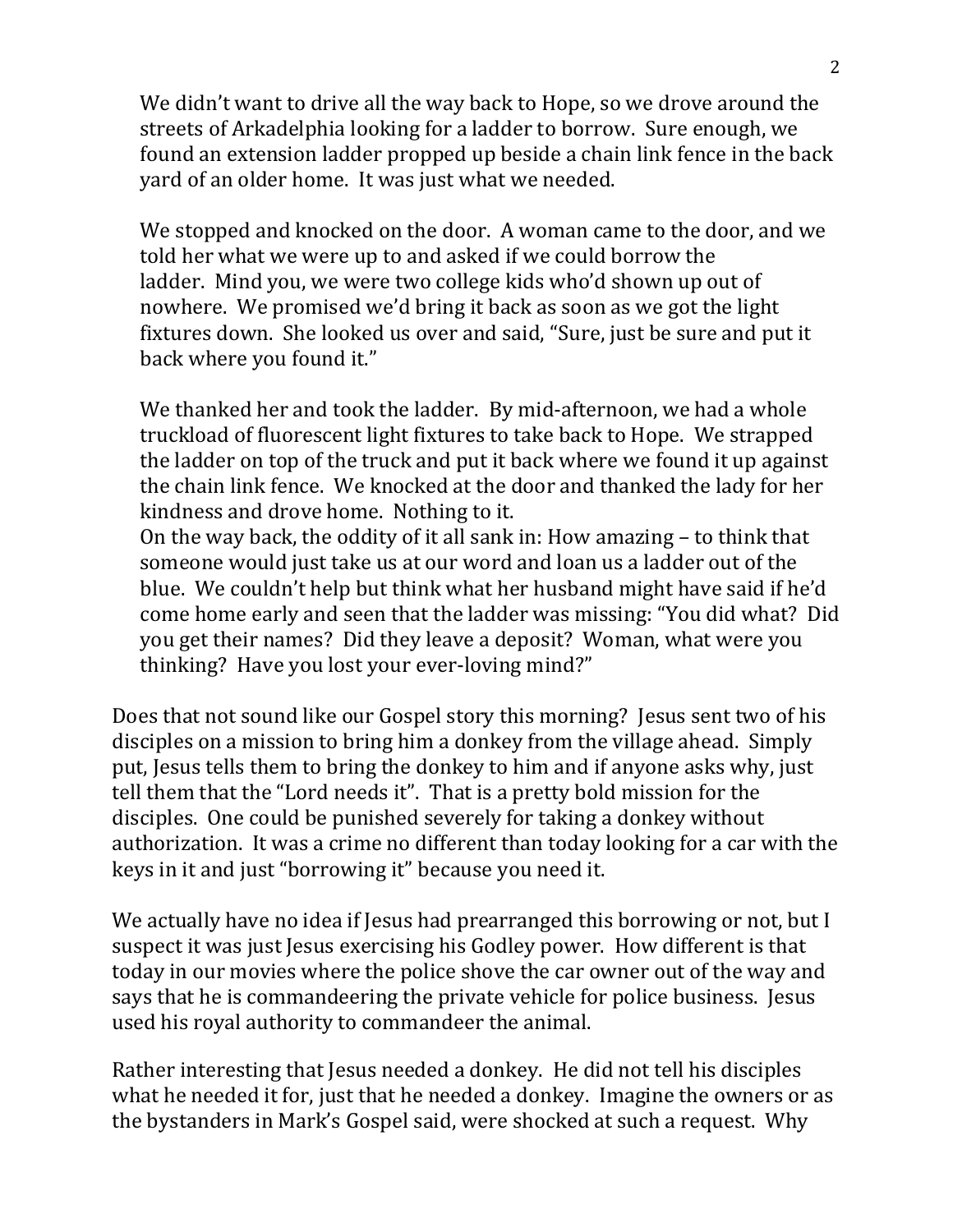would the Lord need such a simple animal, a donkey? For what purpose could Jesus need such an animal? And the owners agree. Maybe God prepared them for this moment. Yet, there must have been wonder as to what such an insignificant animal could be of use in God's kingdom.

Well, we now know that Jesus used the donkey, a lowly animal to ride into Jerusalem on. He made a grand entrance on the back of this donkey. The lesson for us is that the Lord can take our humble offerings and turn them to gold. He can use our modest gifts in ways that we could never anticipate. How then is our modest being made into something of importance, into faithful service?

That is what I would like us to think about this morning. How can we use our time, talent, gifts, and money to serve the Lord? Or maybe the bigger question is, are you willing to give these gifts to God to use in His way not yours?

Well, in our text today, Jesus has come again to Jerusalem. He had been there many times before; dedicated in the Temple as a baby, at twelve years old he taught in the temple and his parents went home without him, and presumably each year he went with Mary and Joseph to celebrate Passover. However, this time was different. He was not there to celebrate the Passover. He did not bring an unblemished lamb to sacrifice. But rather, he came as the lamb of God to be sacrificed.

This arrival in Jerusalem was the end of a long journey. He had spent the last few years teaching and preaching around the area. But now his time had come. He came into Jerusalem, as the King of Kings, the Son of God, and the Savior of the world. He fulfilled the prophesy of Zechariah in Chapter 9 verse 9. "Lo, your king comes to you; Triumphant and victorious is he, Humble and riding on a donkey, On a colt, the foal of a donkey."

This donkey was a special mount for Jesus. It had never been ridden before and a few cloaks were to soften the ride for Jesus. And seeing their humble king ride into town, the crowd laid their cloaks on the road along with palm branches as what we would call the "Red carpet" today. Shouting "Hosannas" to their Lord. Well, you know where the story goes from here. Jesus had arrived late in the day and when to Bethany for the night. His journey would continue as he made his way to the cross. Just an aside, we never hear of the disciples returning the donkey to its owners. Wonder if they got their animal back?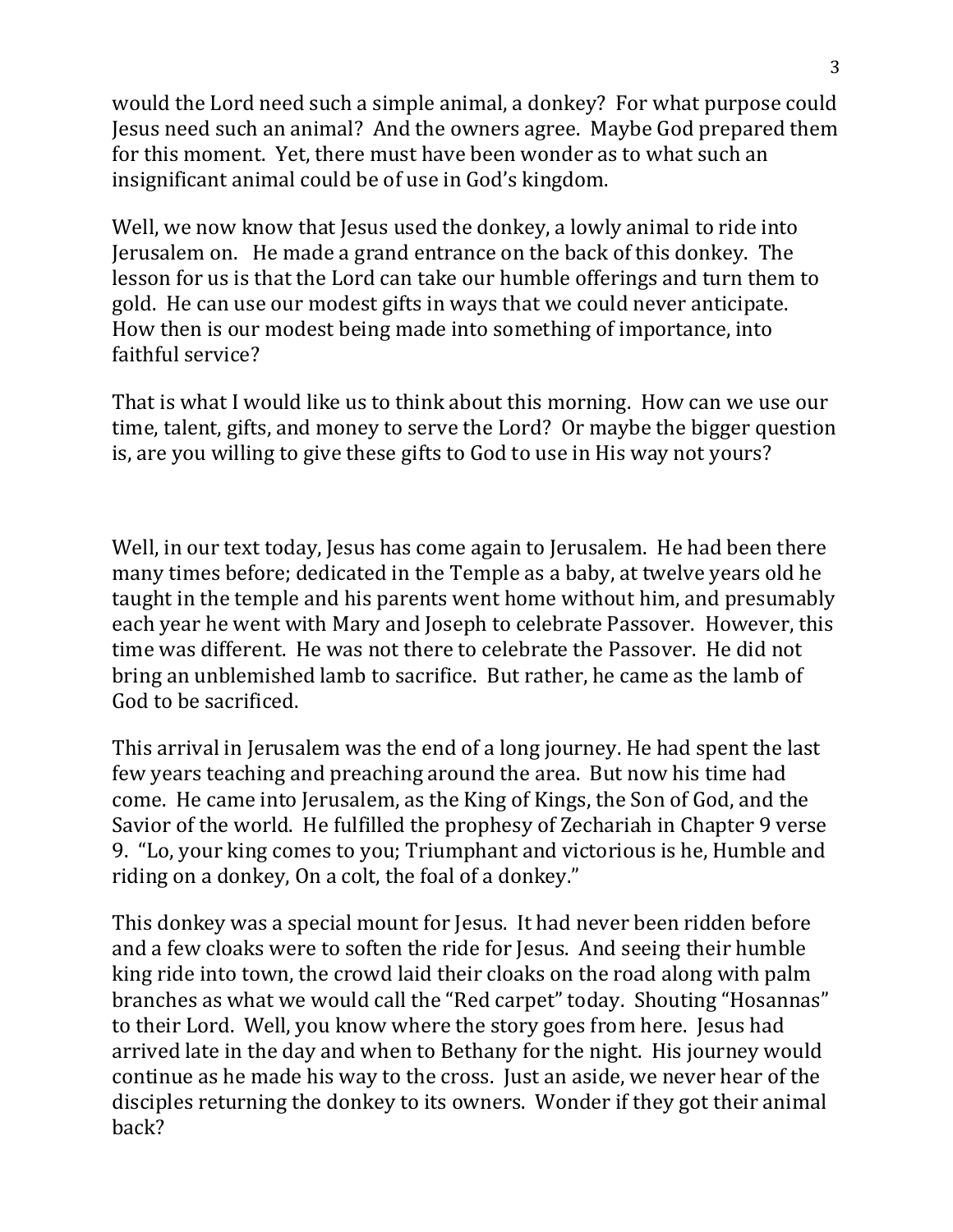Jesus is well aware of what lie ahead for him. He is certainly not worried about the donkey as he has much greater work to do, yet the donkey is at the middle of this story. The owners were willing to trust that they animal would be returned to them. Many times, in Scripture people are asked to help Jesus or others. Not always is there a final resolution to their giving.

Think with me a minute of other stories in the Bible where something gets asked of someone. How about the Old Testament story in 1 Kings 17, where the widow in Zarephath was asked by Elijah for a drink and some bread. She and her son were destitute and on the verge of starvation. Yet Elijah asked for food and drink. She fed him and then their oil and meal never ran out until the famine had ended. She fed Elijah first and trusted him and the Lord then provided for her and her son.

Or how about the little boy that gave up his lunch to feed thousands. The disciples offered up what was in his lunch sack and Jesus took it and fed the multitudes.

Or what about the widow's mite? Jesus and his disciples were in the temple when the poor widow comes in and puts her last two pennies in the coffer. She trusted that God would care for her.

This is a theme in Scripture that when you are willing to trust God with what you have, no matter how insignificant it seems, God's blessings will flow through it. Willingness to trust God will bless you more abundantly than you can ever imagine. Put what you have been given by God back in God's hands and God will bless you in return.

And so, that is our lesson here for us this morning. What we have no matter how little or how much, when entrusted to God can produce marvelous things.

Years ago, at St Olaf we had a guest preacher from Outreach for Hope. Can't remember his name but I can still see him standing in front of the organ with his right arm flinging around as he told this story.

There was a young woman walking along the beach picking up starfish stranded on the sand and throwing them back into the water. A man saw what she was doing and said, "Young lady, there are hundreds of starfish all up and down the beach. What good is it going to do to throw a few back into the water?" She picked up a starfish and flung it out as far as she could and said, "it's going to make a difference to that one." His lesson of telling that story was that what we have to offer is important. Whether it is your time,